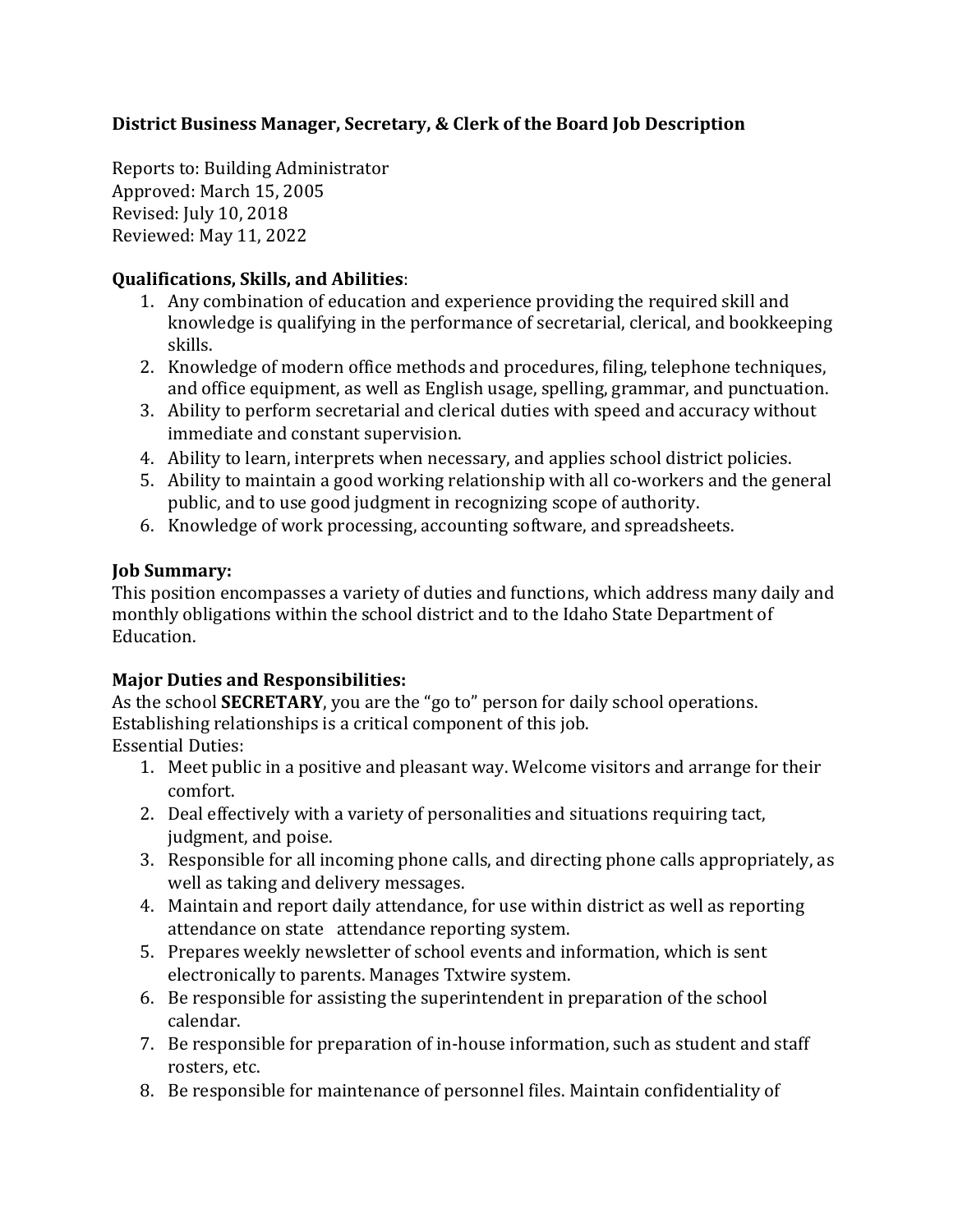employees. Maintain up to date personnel files on employees both past and present.

- 9. Responsible for preparation of back-to-school information prior to the start of school.
- 10. Responsible for registering new students, assembling new student files, and for requesting transferred student files and mailing withdrawn student files.
- 11. Maintain confidentiality of students as well as parents.
- 12. Distribute postal mail and inter-school mail.
- 13. Maintain a schedule of appointments and make arrangements for parent-teacher conferences.
- 14. Maintain job description and performance review master file; insure that job descriptions are included in the master file for each job within the District.
- 15. Provide student care as necessary, including dispensing of medication as required, caring for ill or injured students, and/or contacting parents.

As **BUSINESS MANAGER**, serve as the chief financial officer of the district under the direction of the District Administrator.

**Essential Duties:** 

- 1. Responsible for assisting the Superintendent/Building Administrator in creating the annual budget, and managing the district's daily and monthly financial functions, food service finances, and purchasing system (i.e. purchase order procedures, etc.)
- 2. Responsible for all accounts payable, and maintaining complete files on paid invoices.
- 3. Responsible for all accounts receivable, including posting in the accounting system and the making of bank deposits. Also responsible for monitoring bank balances and for transfers out of the investment pool account into the school general bank account.
- 4. Responsible for administering payroll monthly, and for preparation of the quarterly Federal tax reports and monthly tax deposits, PERSI reports, State tax reports, and all other matters associated with payroll and payroll reporting.
- 5. Responsible for maintaining the financial books for the district on a monthly basis. This includes monthly balancing and maintaining the accounting system.
- 6. Responsible for preparing and completing drawdown of electronic funds, i.e. Federal Programs and REAP.
- 7. Responsible for preparation and distribution of yearly W-2's.
- 8. Responsible for gathering and preparation of all information required by the district auditor for the annual audit. Participates in yearly on-site portion of audit.
- 9. Works with the District Administrator and other pertinent staff to develop, implement, and oversee the annual school district budget.
- 10. Responsible for completing reports required by the State Department of Education, including but not limited to: Grant Reimbursement Reports, Annual Financial Status Reports, IFARMS, and ISEE. Prepares, updates, and uploads all ISEE files on a monthly basis in a timely manner.
- 11. Develops positive working relationships with departmental staff at the SDE.
- 12. Continues to receive training through State Department of Education and I.A.S.B.O.